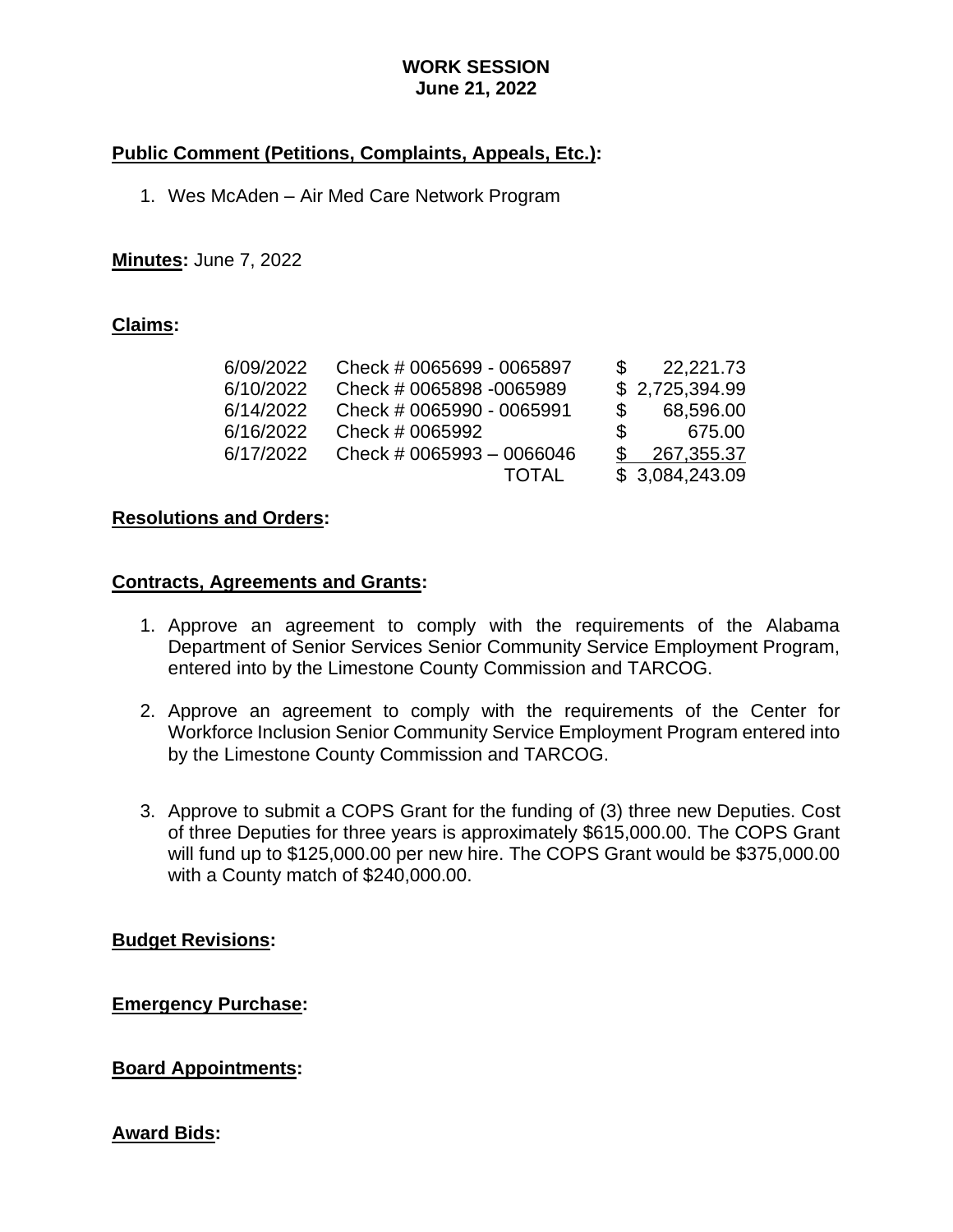# **Personnel, Policies & Staffing Actions:**

- 1. Approve to transfer William Keith Chandler from Jail Corporal to Jail Sergeant effective June 21, 2022.
- 2. Approve to hire John Thomas Wall as Part Time Traffic Enforcement Deputy, effective 6/21/2022 pending drug screen.
- 3. Approve to hire Clarence Edward Thompson, Jr. as Corrections Officer, effective 6/21/2022 pending drug screen.
- 4. Approve to hire Jasmine Ramirez Chavez as Corrections Officer, effective 6/21/2022 pending drug screen.
- 5. Approve to amend the staffing plan to add one (1) Transitional Payroll Specialist, grade 17, under Administrative Department.
- 6. Approve a job description for Transitional Payroll Specialist.
- 7. Approve an amendment to the Personnel Policies & Procedures to add "A. 4" under "XVII. Transfers" which states as follows: "The Limestone County Commission reserves the right to place an employee in whatever job it deems useful or necessary. All job transfers, reassignments, promotions, or lateral transfers are at the discretion of the Limestone County Commission."

## **Merit Increases:**

1. Approve the following merit increases:

| <b>Name</b>            | <b>Position</b>                 | <b>Effective Date</b> |
|------------------------|---------------------------------|-----------------------|
| <b>Ashley Lewter</b>   | <b>Recording Clerk II</b>       | 7/6/2022              |
| <b>Cameron Wright</b>  | <b>Equipment Operator III</b>   | 7/6/2022              |
| <b>Chris Davis</b>     | <b>District Road Supervisor</b> | 7/18/2022             |
| <b>Clayton Pugh</b>    | <b>Corrections Officer</b>      | 7/13/2022             |
| <b>Connie Powers</b>   | <b>Corrections Officer</b>      | 7/8/2022              |
| <b>Dustin Baucom</b>   | <b>Corrections Officer</b>      | 7/21/2022             |
| <b>Emily Ezell</b>     | <b>Chief Financial Officer</b>  | 7/31/2022             |
| <b>Gary McNatt</b>     | Sheriff Lt. (Patrol)            | 7/18/2022             |
| Jesse Gibson           | <b>Deputy Sheriff</b>           | 7/6/2022              |
| <b>Justin Romine</b>   | <b>Equipment Operator II</b>    | 7/5/2022              |
| Logan McMahan          | <b>Equipment Operator II</b>    | 7/6/2022              |
| <b>Maggie Settle</b>   | <b>Corrections Officer</b>      | 7/11/2022             |
| <b>Michael Boyles</b>  | <b>Corrections Officer</b>      | 7/11/2022             |
| Rhonda Long            | <b>Senior Center Manager</b>    | 7/21/2022             |
| <b>Rodney Elkins</b>   | <b>Equipment Operator I</b>     | 7/20/2022             |
| <b>Tami Cartwright</b> | <b>Administrative Secretary</b> | 7/22/2022             |
| <b>William Russell</b> | <b>Equipment Operator III</b>   | 7/18/2022             |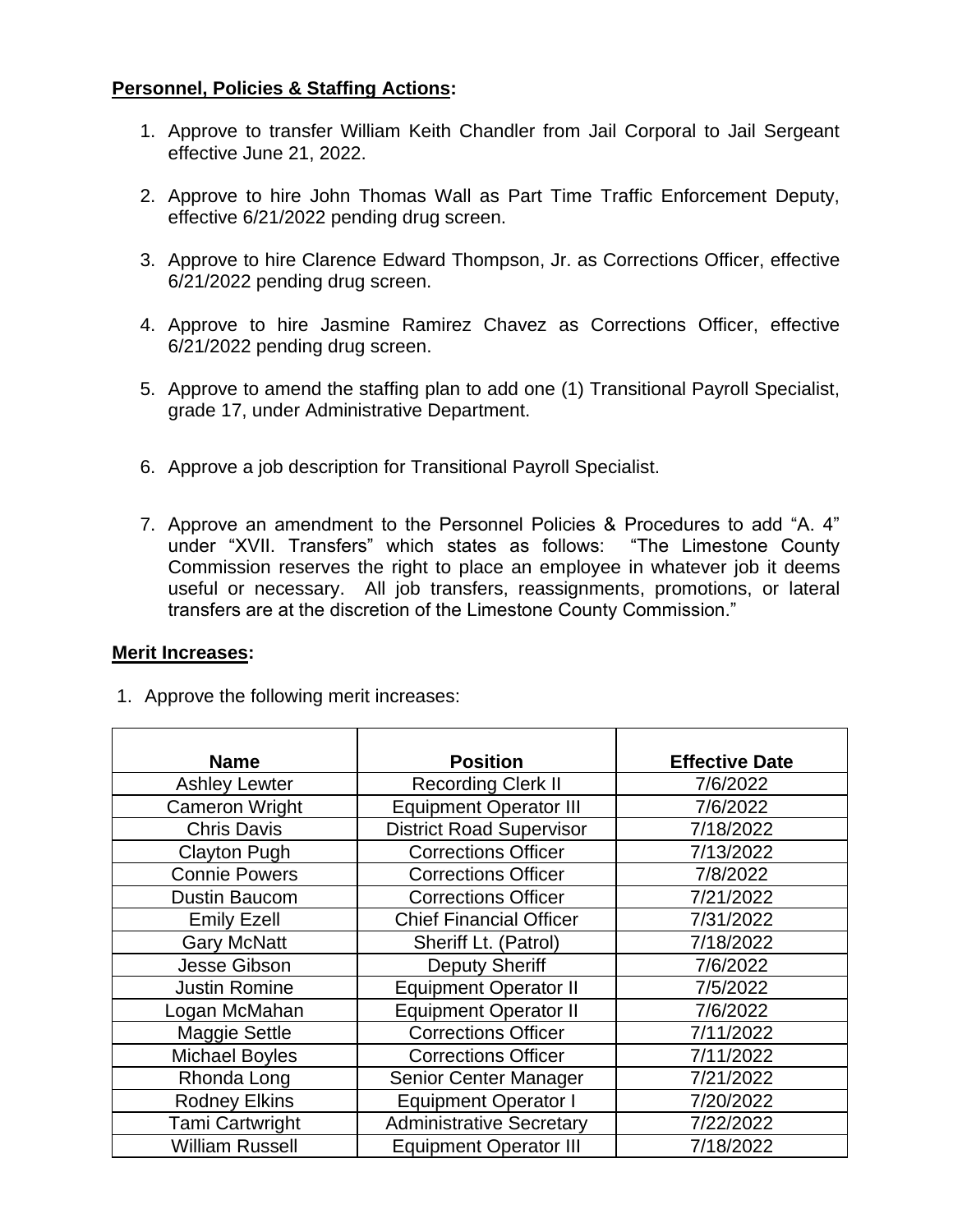# **Engineer's Report:**

1. Approve the following subdivisions:

| <b>Name</b>                            | S/D<br>Type | Approval<br>Type       | Lots | <b>District</b> | Location                                                                          |
|----------------------------------------|-------------|------------------------|------|-----------------|-----------------------------------------------------------------------------------|
| <b>Charleston Phase 1</b>              | Major       | Final                  | 96   | 2               | Across from Menefee Rd south<br>side of Capshaw Rd                                |
| <b>Walton Creek</b>                    | Major       | Preliminary            | 101  | 2               | North side of Pepper Rd near<br>Jones Rd intersection                             |
| Lewterville                            | Major       | Preliminary            | 20   | 3               | North side of Nuclear Plant Rd<br>approx. 400' west of Stewart Rd<br>intersection |
| <b>Zehner Farms</b><br>Subdivision     | Minor       | Preliminary &<br>Final | 8    | $\overline{4}$  | East side of Zehner Rd approx.<br>1000' south of New Cut Rd                       |
| Sammy Lane<br>Subdivision              | Minor       | Preliminary &<br>Final | 4    | 4               | Southwest of Hwy 99 north side<br>of Sammy Lane                                   |
| <b>Big Creek Farm</b><br>Subdivision   | Minor       | Preliminary &<br>Final | 1    | $\overline{4}$  | West of Tillman Mill Rd<br>southwest side of Big Creek Rd                         |
| <b>Maddieville Cove</b><br>Subdivision | Minor       | Preliminary &<br>Final | 6    | 3               | South of Snake Rd south side of<br>Bay Village Dr                                 |

### **Other Business:**

1. Approve to increase the polling official pay by an extra \$50.00 per election, retroactive to the May 24, 2022 Primary and Constitutional Amendment Election.

# **Scheduled Public Hearings:**

**Report of Officers:**

**Commissioner Sammet:**

**Commissioner Barksdale:**

**Commissioner Black:**

**Commissioner Townsend:**